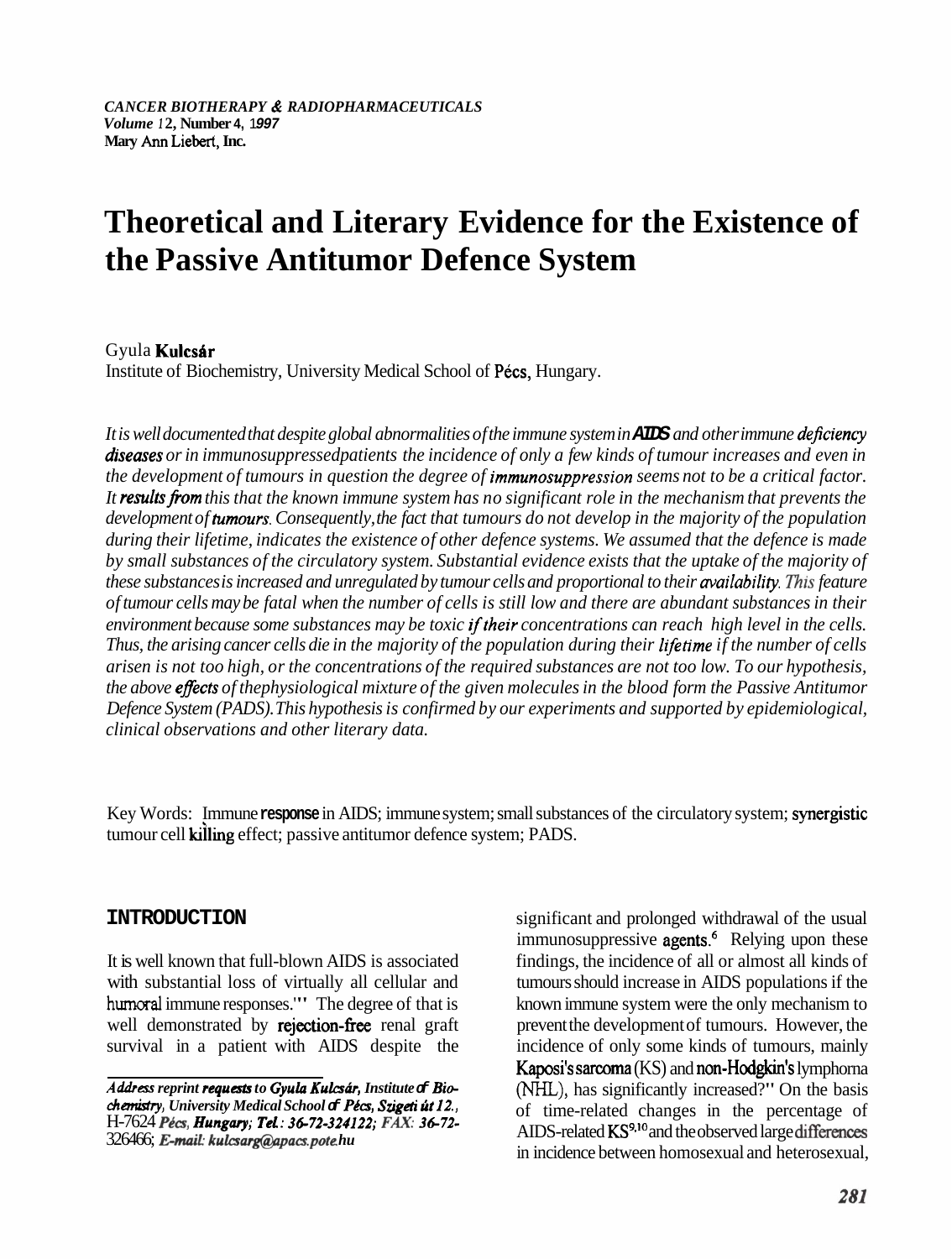haemophilic, and injection drug user AIDS patients<sup>2</sup>" and that an increase in the incidence of KS and NHL has not yet been described in children with AIDS." it can be stated that even in the case of the abovementioned tumours the reason for the high incidence is **not** the defects of the immune mechanism but other agents.'' These findings strongly support that the known immune system has no significant role in the mechanism preventing tumour development. This statement is further supported by the following observations: The majority of clinically relevant tumours are not or are only weakly immunogenic. $2,13$ There is no increase in common tumours (carcinomas of the breast, colon, lung, prostate, etc.) in primarily immunodeficient children or in immunosuppressed adults (usually transplant recipients).<sup>14</sup> Also in immunosuppressed organ **allograft** recipients only some kinds of malignancies, primarily KS, have a higher incidence than in normal **populations**. $2,15$ Patients with selective immune deficiency disease (e.g., lepromatous leprosy) show no evidence of increase in **tumours**.<sup>16</sup> The explanation that natural killer cells and **macrophages** have a tumour preventive role in the above cases is refuted by many publication~.'"' The diminished **cytotoxic** capability and pool sizes of natural killer and lymphokine-activated **killer (LAK)** cells, abnormal function of monocytes and **macrophages**,<sup>1-5</sup> etc., and the change of tumour incidence independently from these in AIDS supplies additional evidence for this refutation.

Were death of "nonimmunogenic" tumour cells an absolutely accidental event, the simultaneous development of a number of primary tumours in organs should be a relatively fiequent occurrence. However, **the** development of even double synchronous primary tumours is rather rare.<sup>'9,20</sup>

Thus, the fact that tumours do not develop in the majority of the population during their lifetime can only **be** explained by the existence of other defence systems.

## **THE PASSIVE ANTITUMOR DEFENCE SYS-TEM**

It is **obvious** that the **components** of a general defence **mechanism** (a "surveillance") must be in the circulatory **system.** It is well known, that different small substances (amino acids, monosaccharides, nucleobases, vitamins, membrane permeable intermediates of **the cell** metabolism, **etc.**) of the circulatory system

can reach and enter both normal and tumour cells because their presence is **fundamental** for cell functions. Their uptake by normal cells is regulated, but there is abundant evidence that the uptake of the majority of these substances by tumour cells is increased, unregulated and proportional to their  $a$ vailability.<sup>21-25</sup> A net flux of them occurs towards the tumour cells and they may attain high levels relative to the levels in surrounding normal tissues.<sup>23,25</sup> Thus, the cancer cells have a selective reproductive advantage over their normal neighbours in the competition for these substrates." $22$  According to our speculation, this feature of tumour cells provides **them**  an advantage over normal cells only when there are many tumour cells, and they have to compete with normal cells for these substances. The same feature, i.e., the increased, unregulated uptake of some of these substances may be fatal for arising tumour cells, when the number of **cancer** cells is still low and the amount of the given substances in the environment of cells is abundant. Under these conditions the tumour cells accumulate the above substances and it can be assumed that some of these substances may be toxic for cancer cells and can kill them if their concentrations can reach high level in the cells. To our hypothesis that happens with arising tumour cells in the majority of the population during their lifetime if the number of cells arisen is not too high (absence of strong carcinogenic effects) or the concentrations of the required substances are not too low (healthy subjects, balanced food intake). Otherwise, the number of tumour cells arising can exceed a critical value (critical cell number) at which the divisions of the cells overcompensate the killing of cells by the mentioned substances, and it is most likely that a tumour develops.

It is common knowledge that tumour cells differ largely from normal cells. However they differ only in degree, not in kind. To the best of our knowledge, there is no absolute, qualitative difference between normal cells and tumour cells at all. This precludes the possibility that a single substance can **kill** the tumour cells selectively, only more than one co-operating molecules can be effective. Obviously, the various kinds of tumour cells differ from normal cells in numerous ways, and therefore the type and amount of the substances **effective** against them also differ to a certain extent However, the physiological mixture of the substances in the blood is probably generally effective against all kinds of tumour cells.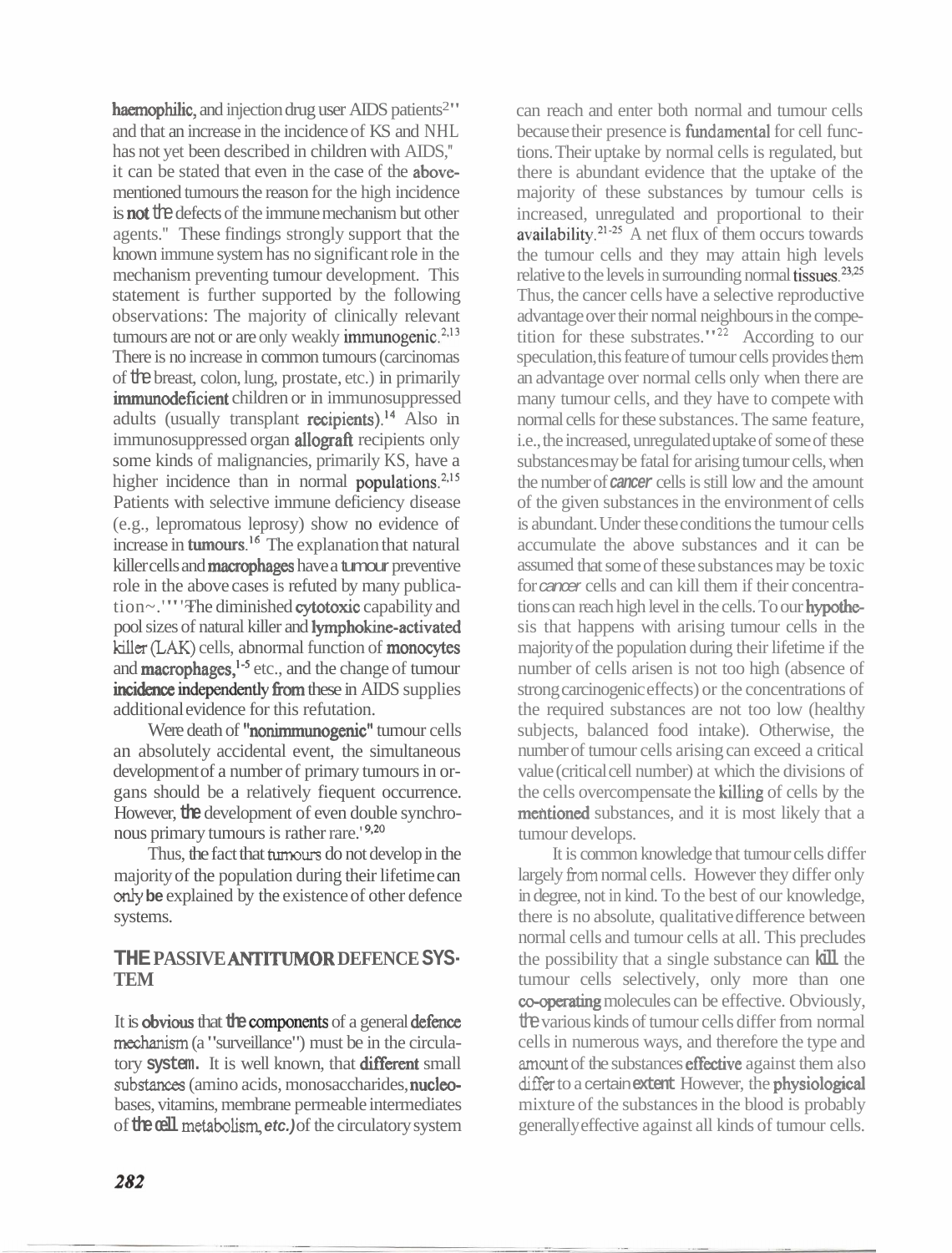These substances are able to perform a continuous and a relatively constant level of "surveillance" because in normal conditions their concentration in the serum is retained within a narrow range by physiologically regulated anabolism, catabolism, reabsorption and excretion. Their actions in the given situations form the Passive Antitumor Defence System (PADS).

The function of these "killer" molecules is generally not the protection of the organism. They play such a protective role only when tumour cells arise and exist. This dual role is very similar to the protective role of substances (i.e., fatty acids, porphy**rins,** lactic acid, etc.) which are bactericidal to certain pathogenic micro-organisms.<sup>26</sup> Only the killing of tumour cells needs the collective, simultaneous, synergistic effect of more than one substance, because the altered-self cells do not differ to such an extent from the non-altered cells, like the **nonself** pathogenic micro-organisms.

## **DISCUSSION**

We supported this hypothesis by being able 'to select experimentally thirteen substances of the circulatory **system from** 69 molecules examined, using the synergistic tumour cell-killing effect as criteria.'? The mixture of them had significant toxic effect on various **tumour cell** lines in **vitro** and on leukaemia and solid tumours in vivo, but it had no toxic effect against a normal cell line in vitro and against the animals in  $vivo.<sup>27</sup>$  Testing other eighteen compounds of the circulatory system we could select three additional substances. $28,29$  The mixture of the sixteen substances could destroy a certain number of cancer cells in vitro when the components were used in the same concentration as they occur in the blood.28 On **the** basis of the above results, it can be stated that these substances existing together in the circulatory system can really kill the arising tumour cells in the body if the number of the cells is not too high (critical cell number) $\alpha$  the concentrations of the given substances are not **too** low. The **mixture** of the substances caused **apoptosis** of different tumour cell lines but the same substances when we used them singly had not effect **on tumour cells.**<sup>29</sup> In turn, the above mixture did not  $intc$ **e apoptosis** of **normal cells.**<sup>29</sup> The same amounts of other physiologically and chemically similar substances of circulatory system did not cause apoptosis of tumour cells either alone or **together**.<sup>29</sup>

The existence of PADS is also supported by many epidemiological and clinical observations, as well as other literary data. On the one hand, epidemiological studies accumulated evidence that consumption of different vegetables and fruits is associated with a decreased risk of cancer,<sup>30</sup> but it was also observed that the intake of total carotenoids, retinol and total vitamin A was weakly and inconsistently related to risk:' and the protective effect of vegetables and fruits is made not only by ascorbic acid or carotenoids but other food constituents also play a role.32 Taking into account that the substances are found in vegetables and fruits, and that the capacity of intestinal transport of all the amino acids, carbohydrates and most water-soluble vitamins increases when there is a large food intake, $33$  it can be assumed 'that the substances of  $PADS<sup>27,29</sup>$  may be among the above-mentioned "other food constituents." Thus, appropriate nutrition can positively affect the amount of these substances<sup>34</sup> and the operation of PADS. On the other hand, malnutrition can affect negatively<sup>34</sup> the amount of substances of  $PADS<sup>27,29</sup>$  in the serum. However, the majority of the substances of PADS selected by  $\text{us}^{27,29}$  have an endogenous source. Thus malnutrition does not cause a substantial loss, but only a decrease in the effect of PADS. This means that PADS always operates, but at a lower level in **cases** of malnutrition than in normal conditions and the operation of it always depends on the quality of the nutrition. From the above the probability can be seen that the positive effect of proper nutrition is larger than the negative effect of malnutrition. Thus, the significant effect of malnutrition on the tumour incidence can probably be observed if prolonged malnutrition occurs in a large population. This speculation fits in well with the observation that the risk of cancer related to poor nutrition in the poorly fed Moslem populations of Central Asia may be considerable, even without other detrimental effects.<sup>35</sup>

Of course, not only nutrition and malnutrition can influence the amounts of PADS substances $^{27,29}$ and effect of PADS. For example, it has been observed by epidemiologists that alcohol increases the risk of  $cancer$ ,<sup>35,36</sup> although the mechanisms by which alcohol induces cancer in humans are not **clear**.<sup>36</sup> At the same time, heavy alcohol abuse is associated with an inadequate intake of proteins and vitamins, and impairs absorption, utilization, storage and excretion of nutrients," and enhances pyridoxine degradation."

PADS must still have some influence **even** in the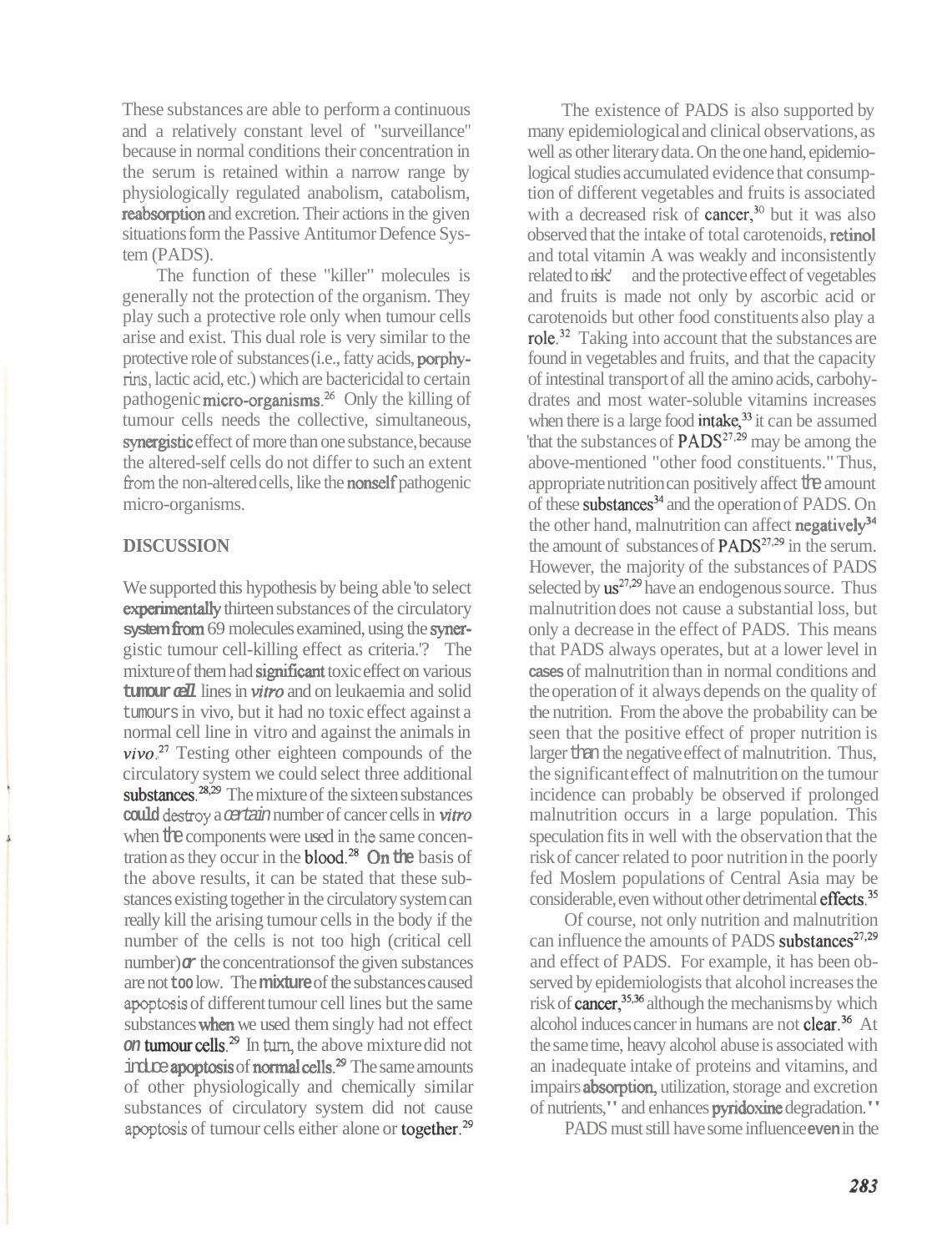presence of a growing tumour because the tumour cells are always subjected to some effect of the "defence" molecules. This is supported by the observations that the cell death rate is still high within non-necrotic tumour tissue<sup>39</sup> and that 70% to 90% of newly-produced tumour cells in humans die spontaneously by a mechanism that is yet poorly understood@ and that in some cases spontaneous regression of tumours occurred even in AIDS patients<sup>41,42</sup> and it is also supported by our recent experiments **(Gy.**  Kulcsár). Furthermore, in maximally immunodepressed recipients almost 80 % of the papillomas regressed, although cellular or humoral immune capacity in the animals could not be detected by conventional means.43

It is also probable that PADS has a role in the defence against rnetastases. This is supported by the observations that the development of metastases is an inefficient  $process^{44,45}$  and a very small percentage (<0.01 %) of circulating tumour cells initiate metastatic **colonies**.<sup>45</sup> It was observed that metastases do not necessarily develop even when large numbers of viable tumour cells regularly enter the blood in patients with **peritoneovenous** shunts.<sup>46,47</sup> These observations show, that host factors other than surveillance by the immune system were responsible for local encouragement or suppression of metastatic growth because no cellular immune response was detected in response to micro metastases or isolated tumour cells. $46,47$  Mechanical factors such as blood turbulence or deformation of the cells in the microvasculature can also participate in the destruction of a part of released cancer cells,<sup>44,48,49</sup> but, considering that more than  $10<sup>4</sup>$  allogeneic, nonimmunogenic MCaIV tumour cells are required to transplant the tumour s.c. (when there are no considerable mechanical factors) into 50 % of 6 **Gy** whole-body irradiated athymic  $NCr/Sed$  nude mice,<sup>50</sup> it can be stated that the remaining cells are being killed due to the PADS. Large tumours can probably cause the decline of PADS, thus facilitating the formation of metastases. However, this influence of the tumour ceases after removal of the tumour mass. This is supported by observations that the removal of the tumour restores to normal the abnormal profiles of plasma amino acids found during the tumour-bearing state,<sup>51</sup> and micro metastases in breast cancer patients became undetectable for a while after surgery, both in treated and untreated **patients**.<sup>52</sup>

It is well **known** that tumour cells released into

the bloodstream are rapidly distributed to many organs, but they only grow to form metastases in certain sites<sup>44,45,48,53</sup> because the microenviromental

conditions of the various organs (e.g., the concentrations of nutrients, organderived inhibitory factors)<sup>44,48</sup> influence the survival of the tumour cells. To our speculation, certain PADS substances also have a role in this process. The amount and kind of PADS substances<sup> $27,29$ </sup> in the various organ environments probably differ, depending on the function and metabolism of the given organ. Cells released from various kinds of tumours may be sensitive to these substances in different ways. This assumption is supported by the findings that some organs rapidly and effectively diminish the number of live tumour cells.54 These *in vitro* experiments clearly demonstrated that the inhibitory effects are dose-dependent, and due to the presence of soluble, dialyzable, nonimmunologic agents of small molecular weight diffusing out of organs. The effects of the given organs on the given tumour cells *in vitro* were in clear agreement with the  $\dot{m}$  vivo observations.<sup>54</sup> It can be found in other reports as well that diffusible inhibitors of tumour growth may be released by certain tissues. $44,55$ 

The immune function declines with advancing age.<sup>56</sup> Looking at the incidence of cancer in AIDS and in other **immune-deficient** patients, it might be expected that only some kinds of tumour increase in incidence with advancing age. Contrary to expectation, the incidence of most types of cancer increase.<sup>56,57</sup> This contradiction shows that a different and more general defence mechanism than the declined known immune system protects the living system against tumour development and that this defence mechanism also declines with advancing age. All of these are in consonance with the observations that the molecules of  $PADS<sup>27,29</sup>$  also decline with advancing age and this decline is prolonged. Namely, the prevalence of digestive disorders is increased in the elderly. $58$ Intestinal absorption of **nutrients**, $^{58,59}$  including amino  $\alpha$  acids<sup>a</sup> shows a decrease with aging. Ingestion of an amino acid load fiom protein hydrolysate resulted in serum amino acid concentration a lower rise in older human subjects than in young **adults**.<sup>59</sup> Even the fasting serum level of all amino acids **occurring** in PADS<sup>27,29</sup> was significantly lower in elderly people as compared to young subjects. $61$  Malnutrition is relatively frequent among elderly ambulatory patients<sup>62</sup> and the elderly have more likely than young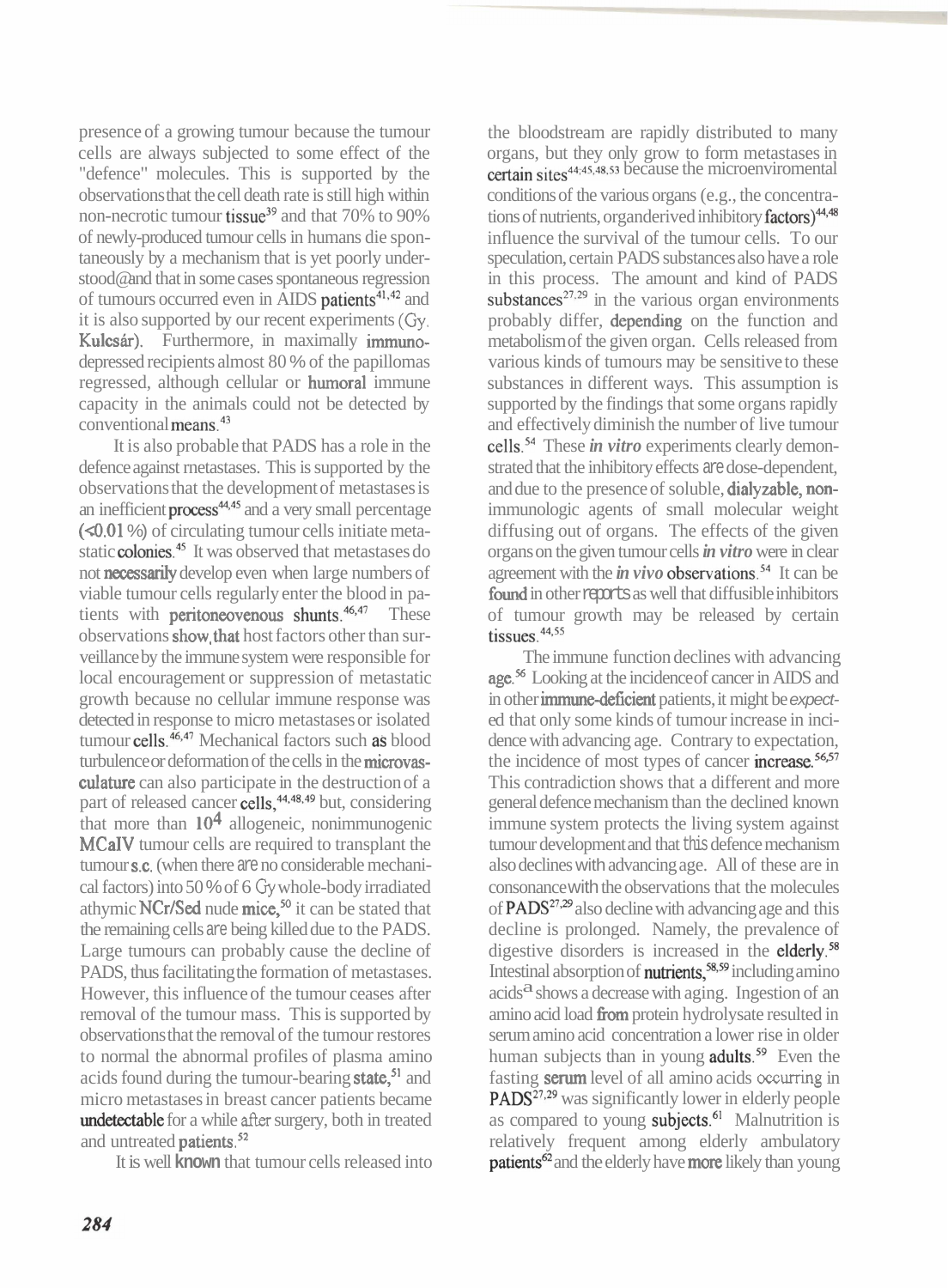adults low or deficient levels of ascorbic  $acid$ , $58,59$ riboflavin and pyridoxine.<sup>58</sup>

The investigations of the mechanism of apoptosis inducing effect in tumour cells of the substances of PADS are currently underway in our laboratory.

## **ACKNOWLEDGMENTS**

I thank Prof. Dr. Sándor Eckhardt, National Institute of Ontology, Hungary, for the critical reading of the manuscript, and Prof. Dr. Balázs Sümegi, Prof. Dr. Attila Sándor and Dr. Ferenc Gallyas, Jr., Institute of Biochemistry, University Medical School of Pécs, and Dr. László Lex and Dr. Mkia Bors, Immunal Ltd., Budapest, for **helpful** discussions. This research was supported by **Immunal** Ltd., Budapest, Hungary.

## **REFERENCES**

- 1. Fauci AS. The human immunodeficiency virus: infectivity and mechanisms of pathogenesis. *Science*  1988;239:617.
- Reif **AE.** Immunosurveillance reevaluated in light of AIDS. In: *Lectures and Symposia 14th In. Cancer Congr. Budapest 1986.* Lapis K, Eckhardt S. (eds) Karger, Basel/ Akadémiai Kiadó, Budapest, 1987; 5:321.
- 3. Kalish RS, Schlossman SF. The T4 lymphocyte in AIDS. *NEnglJMed* 1985;313:112.
- 4. Zunich *KM*, Lane HC. Immunologic abnormalities in HIV infection. *Hematol Oncol Clin N Am* 1991;5:215
- 5. Brenner BG, Gryllis C, Gornitsky M, Cupples W, Wainberg M. Differential effects of chernotherapyinduced and HIV-l -induced immunocompromise on **NK** and **LAK** activities using breast cancer and HIV-l seropositive patient populations. *Anticancer Res* <sup>1991</sup>; 11:969.
- Gootenberg JE, Stewart CL, Vetro SW, Bellanti JA. 6. Lack of graft rejection in a renal transplant recipient with AIDS. *Ann Allergy* 1991 ;67:123.
- Rabkin CS, Biggar W, Horm **JW.** Increasing incidence of cancers associated with the human immunodeficiency **virus** epidemic. *Int J Cancer* 1991 ;47:692.
- Rabkin CS, Blattner WA. HIV infection and cancers 8. other than **non-Hodgkin** lymphoma and Kaposis sarcoma. *CancerSurv* 1991;10:151.
- Casabona *J,* Melbye M, Biggar RJ, and the AIDS Registry Contributors. Kaposi's sarcoma and non-Hodgkin's lymphoma in European AIDS cases. No excess **risk** of Kaposi's sarcoma in Mediterranean countries. *Int J Cancer* 1 991 ;47:49.
- Schechter MT, **Marion** SA, Elmslie **KD,** Ricketts **MN,**  Nault P, Archibald CP. Geographic and birth eohort associations of Kaposi's sarcoma among homosexual **men** in **Canada.** *Am JEpidemiol1991* ;l 34:485.
- 11. Haverkos HW, Drotman DP, Morgan M. Prevalence

of Kaposi's **sarcoma** among patients *with* AIDS. *NEngl JMed* 1985;312:1518.

- 2. Mueller BU, Butler KM, Higham MC, *et al.* Smooth muscle tumors in children with human immunodeficiency virus infection. *Pediatrics* 1992;90:460
- **I 3.** Hewitt HB Failure of cancer research. *J Royal Soc Med* 1991;84:321.
- 14. Dawson M, Moore M. Tumour immunology. In: *Immunology,* Roitt IM, Brostoff J, Male DK. (eds) Gower Medical Publishing, London, 1989;18:1.
- 15. Penn I. Cancer in the immunosuppressed organ recipient. *Transplant Proc* 1991;23:1771
- 16. Hokama Y, Nakamura RM *Immunology and Immunopathology.* Little, Brown & Co., Boston, 1982.
- 17. Fodstad 0, Hansen CT, Cannon GB, Statham CN, Lichtenstein GR, Boyd MR. Lack of correlation between natural killer activity and tumor growth control in nude mice with different immune defects *Cancer Res* 1984;44:4403.
- 18. Zarling JM, Bach FH. Continuous culture of T cells cytotoxic for autologous human leukemia cells. *Nature*  1979;280:685
- 19. Rabkin CS, Biggar RJ, Melbye M, Curtis RE Second primary cancers following anal and cervical carcinoma: evidence of shared etiologic factors. *Am J Epidemiol*  1992,136:54.
- 20. Kitamura K, Mitsudomi T, Ishida T, Kaneko S, Sugimachi K. Adenocarcinoma and squamous cell carcinoma in the same lobe of the lung. *Respiration*  1991 ;58:226.
- 2 1. Wallach DFH Membrane perrneabdity. **In.** *Membrane Molecular Biology of Neoplastic Celk;,* Wallach DFH, Schmidt-Ullrich R. (eds) Elsevier Scientific Publishing Co., Amsterdam, 1975;293.
- 22. Roberts E, Simonsen DG, Kihara H, **Tanaka** KK. Influence of intraperitoneally administered amino acids on amino acid patterns of ehrlich ascites tumor cells and brain in mice. Biochem Pharmacol 1966; 15:615.
- 23. Cameron E, Pauling L, Leibovitz B. Ascorbic acid and cancer: A review. *Cancer Res* 1979;39:663.
- 24. MerriH **AH,** Jr Folk AT, McCormick DB. Vitamins and **cancer.** In: *Cancer and Nutrition,* Alfin-Slater RB, Kritchevsky D. (eds) Plenum Publishing Co., New York, 1991;7:261.
- 25. Medina MÁ, Márquez J, Nuiiez de Castro I. Interchange of amino acids between tumor and host. *Biochem Med Metab Biol* 1992;48: 1.
- 26. Hokama Y, Nakamura RM. The immune system: cellular basis. In: *Immunology and Immunopathology*, Hokama Y, Nakamura RM. (eds) Little, Brown & CO, Boston, 1982;1.
- 27. Kulcsár Gy. Inhibition of the growth of a murine and various human tumor cell lines in culture and m mice by mixture of certain substances of the circulatory system. *Cancer Biotherapy* 1995;10:157.
- L8. Kulcsár Gy. Passive Antitumor Defense System: a New Approach. *Cell Biol Int* 1996;20:228.
- 29. Kulcsir Gy. Apoptosis of Tumor Cells Induced by Substances of the Circulatory System. *Cancer Biotherapy* & *Radiopharmaceuticals* 1997; 12: 19.